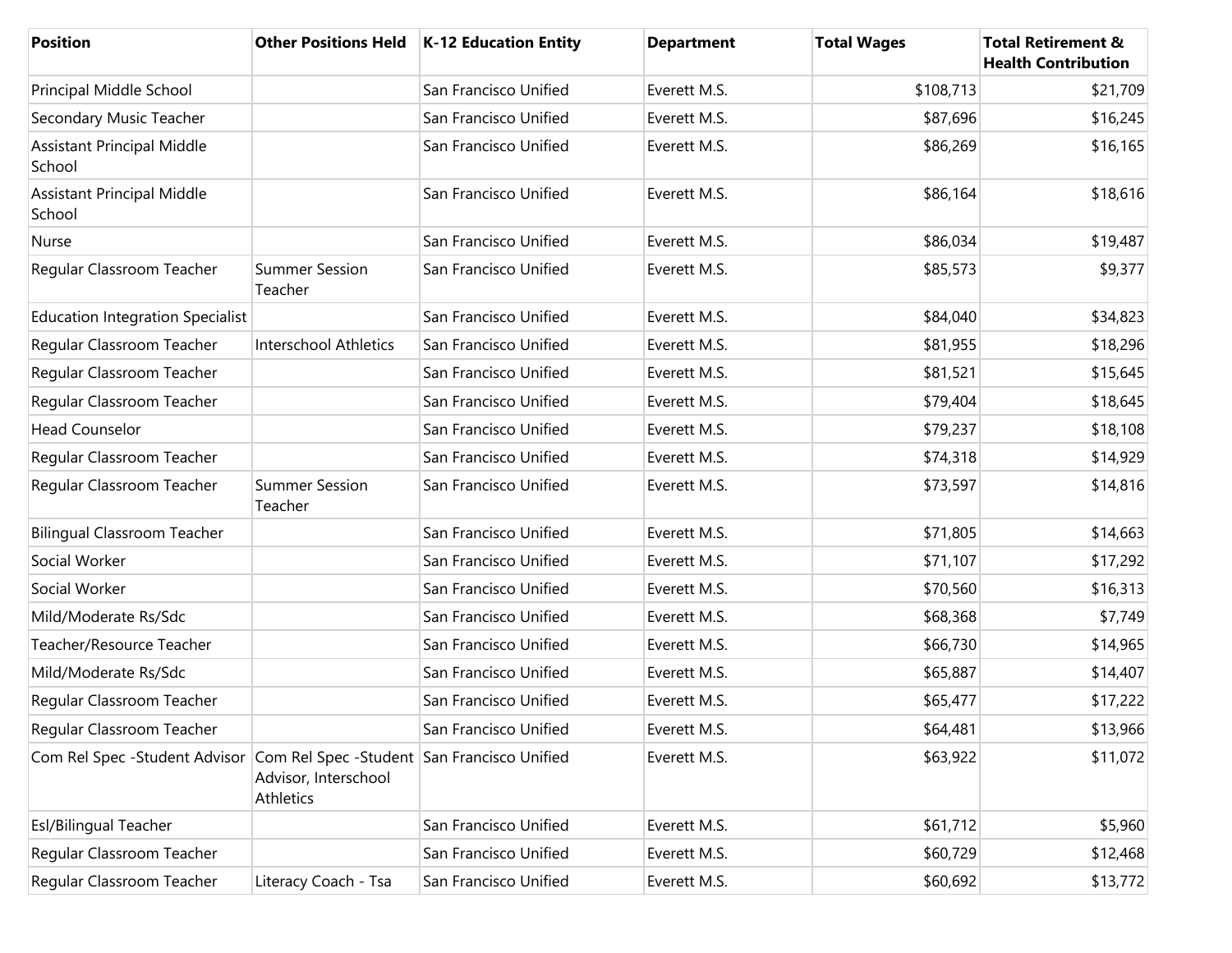| Regular Classroom Teacher                             | Regular Classroom<br>Teacher, Interschool<br>Athletics | San Francisco Unified | Everett M.S. | \$58,531 | \$13,359 |
|-------------------------------------------------------|--------------------------------------------------------|-----------------------|--------------|----------|----------|
| Eld Classroom Teacher                                 | <b>Summer Session</b><br>Teacher                       | San Francisco Unified | Everett M.S. | \$58,500 | \$9,866  |
| Regular Classroom Teacher                             |                                                        | San Francisco Unified | Everett M.S. | \$58,249 | \$13,384 |
| Custodian                                             |                                                        | San Francisco Unified | Everett M.S. | \$58,054 | \$30,511 |
| Regular Classroom Teacher                             |                                                        | San Francisco Unified | Everett M.S. | \$58,004 | \$16,033 |
| Custodian                                             |                                                        | San Francisco Unified | Everett M.S. | \$56,935 | \$21,322 |
| Regular Classroom Teacher                             |                                                        | San Francisco Unified | Everett M.S. | \$55,612 | \$13,102 |
| Senior Clerk Typist                                   |                                                        | San Francisco Unified | Everett M.S. | \$54,868 | \$20,510 |
| Custodian                                             |                                                        | San Francisco Unified | Everett M.S. | \$54,658 | \$28,008 |
| Mild/Moderate Rs/Sdc                                  |                                                        | San Francisco Unified | Everett M.S. | \$54,449 | \$13,027 |
| Mild/Moderate Rs/Sdc                                  |                                                        | San Francisco Unified | Everett M.S. | \$54,428 | \$12,899 |
| Esl/Bilingual Teacher                                 |                                                        | San Francisco Unified | Everett M.S. | \$48,510 | \$9,290  |
| Regular Classroom Teacher                             |                                                        | San Francisco Unified | Everett M.S. | \$46,229 | \$4,464  |
| Clerk Typist                                          |                                                        | San Francisco Unified | Everett M.S. | \$44,554 | \$25,429 |
| Regular Classroom Teacher                             |                                                        | San Francisco Unified | Everett M.S. | \$43,353 | \$8,366  |
| Inst/Aide Second Basic: Spanish Interschool Athletics |                                                        | San Francisco Unified | Everett M.S. | \$42,594 | \$7,692  |
| Regular Classroom Teacher                             | Instructional Reform<br>Facilitator                    | San Francisco Unified | Everett M.S. | \$40,900 | \$7,165  |
| Security-Campus                                       | Custodian                                              | San Francisco Unified | Everett M.S. | \$39,662 | \$7,645  |
| Literacy Coach - Tsa                                  |                                                        | San Francisco Unified | Everett M.S. | \$37,760 | \$3,561  |
| <b>Bilingual Classroom Teacher</b>                    | <b>Instructional Reform</b><br>Facilitator             | San Francisco Unified | Everett M.S. | \$37,214 | \$7,821  |
| Moderate/Severe Rs/Sdc                                |                                                        | San Francisco Unified | Everett M.S. | \$36,785 | \$7,783  |
| Regular Classroom Teacher                             |                                                        | San Francisco Unified | Everett M.S. | \$36,302 | \$7,740  |
| Senior Clerk Typist                                   |                                                        | San Francisco Unified | Everett M.S. | \$35,020 | \$8,942  |
| Mild/Moderate Rs/Sdc                                  |                                                        | San Francisco Unified | Everett M.S. | \$34,135 | \$6,243  |
| Security-Campus                                       | Interschool Athletics                                  | San Francisco Unified | Everett M.S. | \$32,608 | \$7,645  |
| Regular Classroom Teacher                             |                                                        | San Francisco Unified | Everett M.S. | \$32,343 | \$7,388  |
| Moderate/Severe Rs/Sdc                                | Sped Ia Sh - All Impair                                | San Francisco Unified | Everett M.S. | \$31,441 | \$9,813  |
| Sp/Ed. la Non-Sev H: All Impmt                        |                                                        | San Francisco Unified | Everett M.S. | \$28,852 | \$7,692  |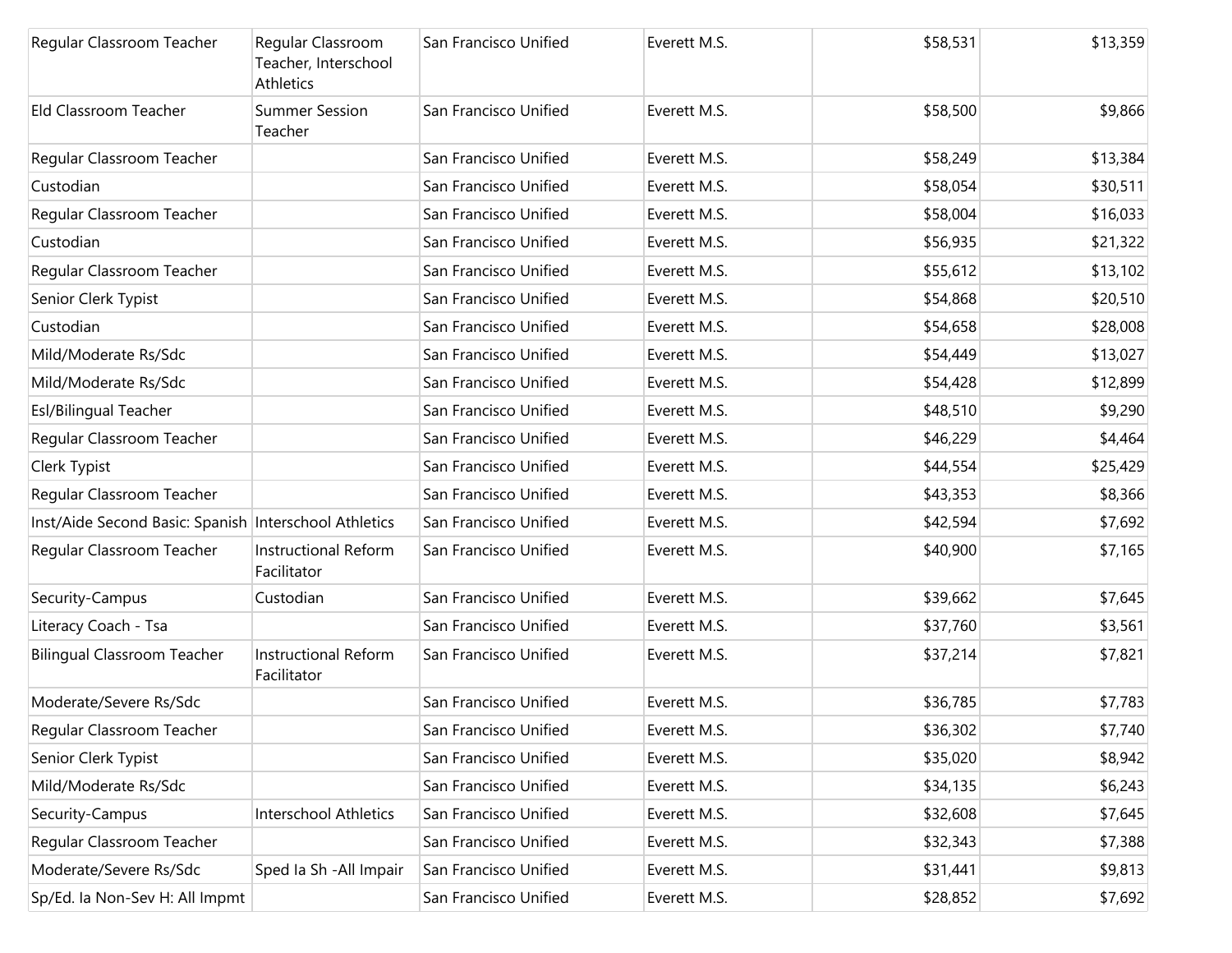| Sped Ia Sh - All Impair            |                                                                     | San Francisco Unified | Everett M.S. | \$28,736 | \$7,692 |
|------------------------------------|---------------------------------------------------------------------|-----------------------|--------------|----------|---------|
| Regular Classroom Teacher          |                                                                     | San Francisco Unified | Everett M.S. | \$28,205 | \$5,606 |
| Instructional Reform Facilitator   |                                                                     | San Francisco Unified | Everett M.S. | \$27,674 | \$5,549 |
| Regular Classroom Teacher          |                                                                     | San Francisco Unified | Everett M.S. | \$27,407 | \$5,521 |
| Sped Ia Sh - All Impair            | <b>Instructional Aide II</b><br>Spec Ed                             | San Francisco Unified | Everett M.S. | \$26,012 | \$839   |
| Regular Classroom Teacher          | <b>Interschool Athletics</b>                                        | San Francisco Unified | Everett M.S. | \$25,601 | \$5,065 |
| Regular Classroom Teacher          |                                                                     | San Francisco Unified | Everett M.S. | \$25,464 | \$5,312 |
| Sped Ia Sh - All Impair            |                                                                     | San Francisco Unified | Everett M.S. | \$25,379 | \$7,740 |
| Regular Classroom Teacher          |                                                                     | San Francisco Unified | Everett M.S. | \$24,524 | \$5,211 |
| Regular Classroom Teacher          |                                                                     | San Francisco Unified | Everett M.S. | \$23,451 | \$5,096 |
| Eld Classroom Teacher              |                                                                     | San Francisco Unified | Everett M.S. | \$23,451 | \$5,096 |
| Security-Campus                    |                                                                     | San Francisco Unified | Everett M.S. | \$23,157 | \$6,265 |
| Regular Classroom Teacher          |                                                                     | San Francisco Unified | Everett M.S. | \$22,210 | \$2,610 |
| Sp/Ed. la Non-Sev H: All Impmt     |                                                                     | San Francisco Unified | Everett M.S. | \$20,469 | \$7,692 |
| Inst/Aide Second Basic: Spanish    |                                                                     | San Francisco Unified | Everett M.S. | \$20,256 | \$7,692 |
| Sped Ia Sh - All Impair            |                                                                     | San Francisco Unified | Everett M.S. | \$19,969 | \$6,432 |
| Sped Ia Sh - All Impair            | Instructional Aide II<br>Spec Ed                                    | San Francisco Unified | Everett M.S. | \$19,678 | \$2,728 |
| Regular Classroom Teacher          |                                                                     | San Francisco Unified | Everett M.S. | \$19,278 | \$4,649 |
| Regular Classroom Teacher          |                                                                     | San Francisco Unified | Everett M.S. | \$18,613 | \$4,577 |
| <b>Bilingual Classroom Teacher</b> |                                                                     | San Francisco Unified | Everett M.S. | \$17,794 | \$1,909 |
| Sped Ia Sh - All Impair            | <b>Instructional Aide II</b><br>Spec Ed, Sped Ia Sh -<br>All Impair | San Francisco Unified | Everett M.S. | \$17,564 | \$683   |
| Mild/Moderate Rs/Sdc               |                                                                     | San Francisco Unified | Everett M.S. | \$16,862 | \$1,809 |
| Family Liaison - Spanish           |                                                                     | San Francisco Unified | Everett M.S. | \$16,543 | \$2,984 |
| Specialized Phys Health Care-D     |                                                                     | San Francisco Unified | Everett M.S. | \$14,780 | \$2,776 |
| Sped Ia Sh - All Impair            |                                                                     | San Francisco Unified | Everett M.S. | \$13,756 | \$4,661 |
| Regular Classroom Teacher          |                                                                     | San Francisco Unified | Everett M.S. | \$9,438  | \$2,128 |
| Sped Ia Sh - All Impair            |                                                                     | San Francisco Unified | Everett M.S. | \$9,263  | \$3,484 |
| Sped Ia Sh - All Impair            |                                                                     | San Francisco Unified | Everett M.S. | \$8,160  | \$1,885 |
| Security-Campus                    |                                                                     | San Francisco Unified | Everett M.S. | \$7,420  | \$237   |